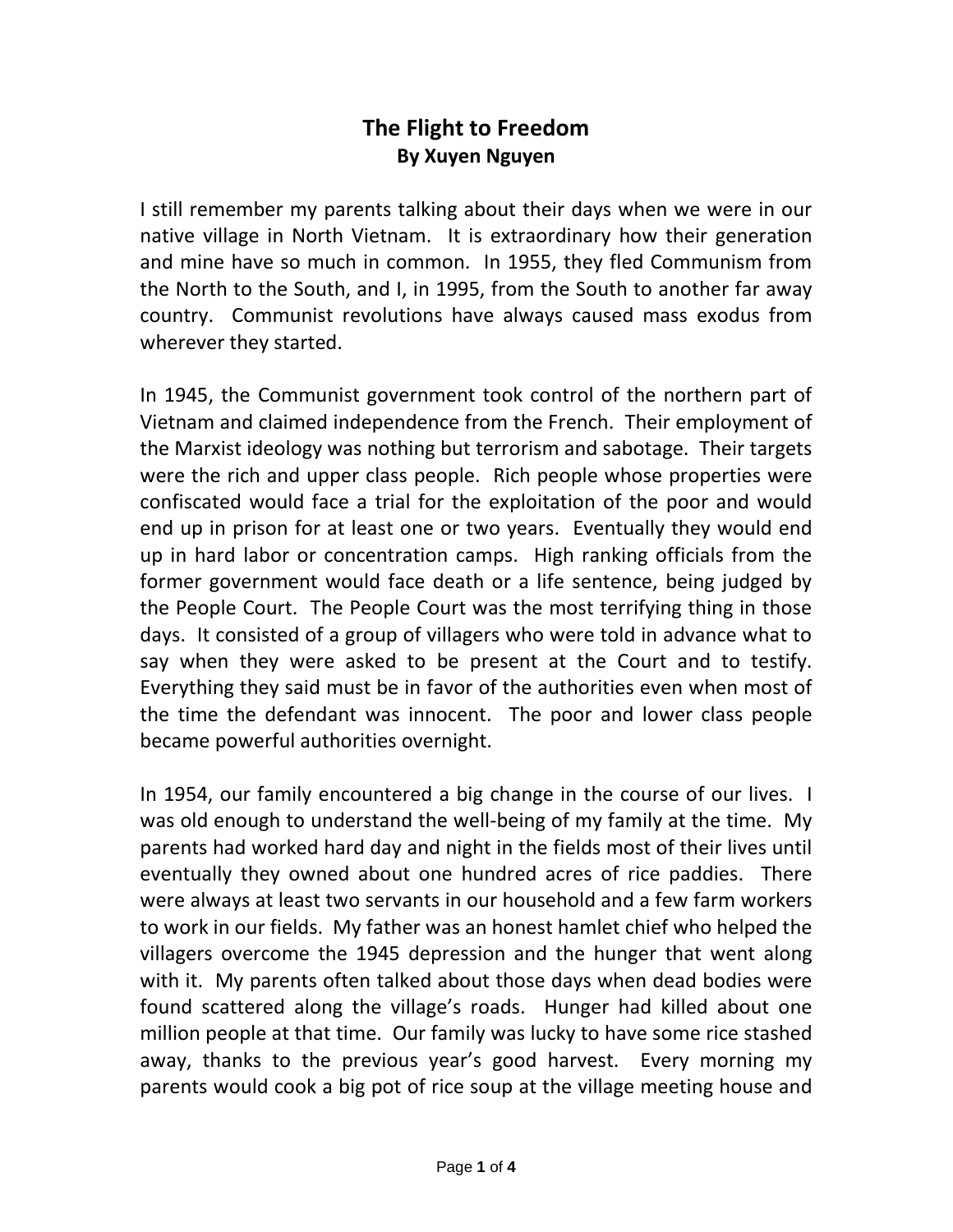hand it out to those unfortunate people. The harvest of our family that year was all given to the villagers. They came to reap the rice right on the fields and hastily grind it for a full meal. Some people died as the result of eating rice that was not carefully cleaned. My brother often complained about not having enough to eat in those days. Each meal my parents would measure two bowls of rice for each one of us in the family. Those who worked in the fields would get an extra bowl of rice at each meal. Each time the subject was brought up, my parents would say that we were lucky to have something to eat. The poor needed help and we should spare some food to help them. Their Good Samaritan acts later brought them to the Communist People Court for poisoning the villagers with rice soup.

Ironically, the judgers were our servants and those who we had saved from starvation. The court was held in our huge tile front yard. Standing inside the front door I could see both of my parents, hand-cuffed and knelling in front of the judicial team. After the verdict was announced, both of my parents were put in jail, separately. All our properties were confiscated, including our clothing. We were ordered to move into the backyard barn with nothing except a few old personal belongings and broken pots and pans to cook our meals. My oldest brother was fourteen at the time; too young to be the head of the household of three – himself, my eleven year old sister and myself.

Without our parents, my brother led all of us to the rice fields where we would gather the few strands of rice that were left in the fields after the harvest. Often we did not get enough for one meal. There were certain kinds of weed we could pick to cook with the rice. Our meals usually consisted of more weed than rice. Occasionally we were lucky enough to find a half dried puddle where we could catch a few small fish to supplement our nourishment. One night my brother decided that we should go to our chicken farm and steal a chicken to make chicken soup. It was a big risk as all our properties were strictly guarded by the Communist cadres. If we were caught we would likely be put in jail. Our attempt was successful somehow and the taste of the chicken soup that night was the best.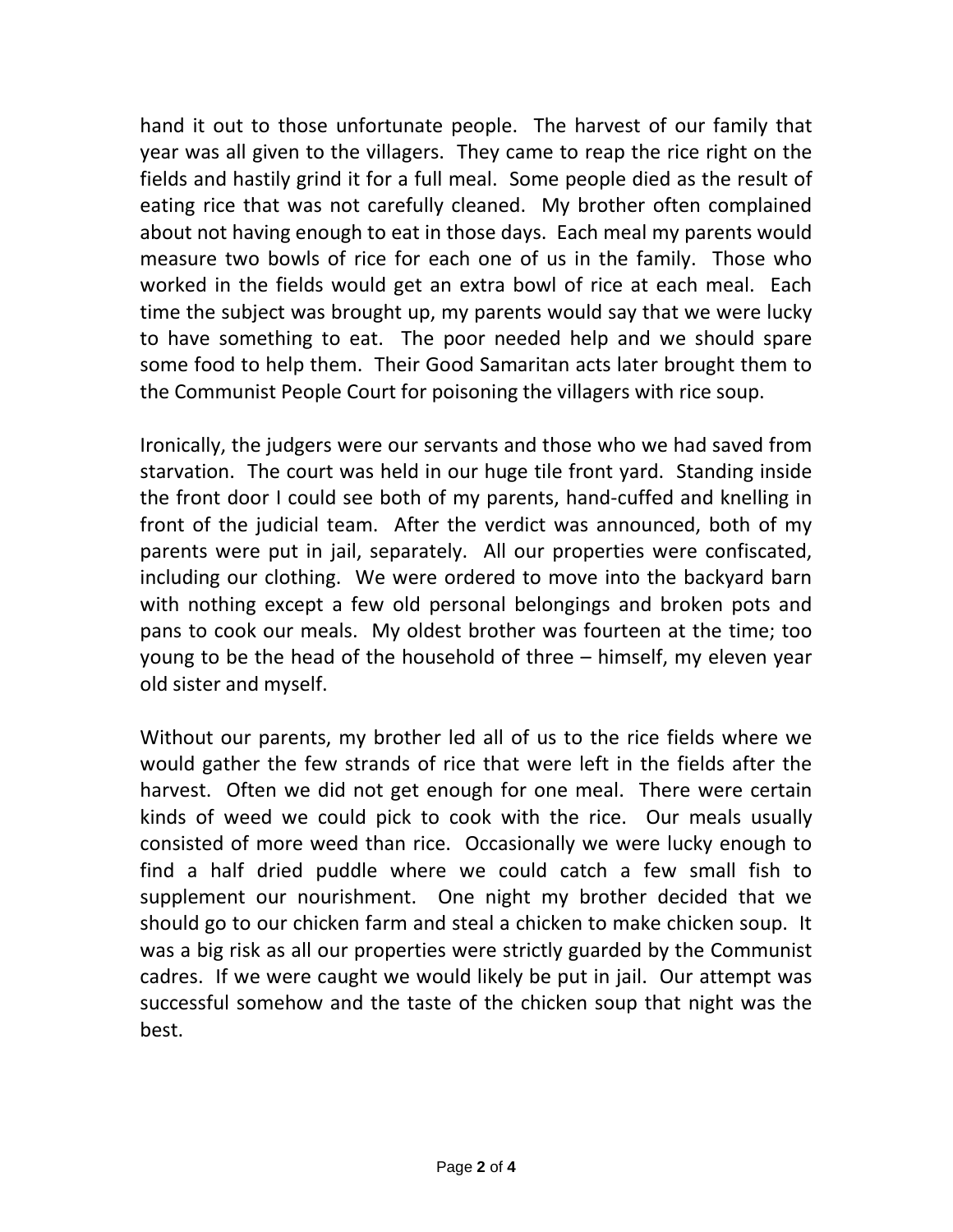Our parents were released after one year in prison. It was amazing how the three of us survived until our parents were released. The plan for fleeing to the south was made shortly after that. South Vietnam at that time was free from Communist control. Food was in abundance and there were better opportunities for jobs. The only problem was how we could make it there without being caught on the way. Any attempt to flee to the south at that time would be considered an act of treason. My parents decided that we would rather take the risk than remain in the north.

Our family was divided into two groups; my father and I were the first to go. We pretended to go for a visit to my aunt and from there we would walk on foot twenty miles to a destination where we would meet my mother and my two siblings. We begged for food on our way and for shelter we would stop in some open markets to spend the night. There were days when we could not get any food and had to walk miles on an empty stomach, and there were nights when we slept out in an open field and were soaking wet in monsoon season.

We were halfway to the territory not under Communist control when we could no longer beg for our food; the risk of being caught was more intense at this point. There were more security checkpoints for it was closer to the border. We slept during the day and walked at night. We were without food for several days and the thought of us starving to death along the way horrified my parents. One morning we took a risk to go to an open market to beg for food. Seeing our half-starved group a man dressed in rich clothes approached us and offered to help. He asked if he could keep my sister in exchange for one basket full of rice. His request was immediately refused by my parents. They said that we would rather die together than be separated. My sister was only twelve, she looked tiny for her age, but she insisted that she wanted to go with the man. It was a heartbreaking decision for my parents. However, in order to keep the rest of us alive to reach our destination, we needed food. After that day, we never heard from my sister again. We tried every possible source to find my sister after we arrived in the South a few months later, but without success. The loss of my sister haunts our family until this day.